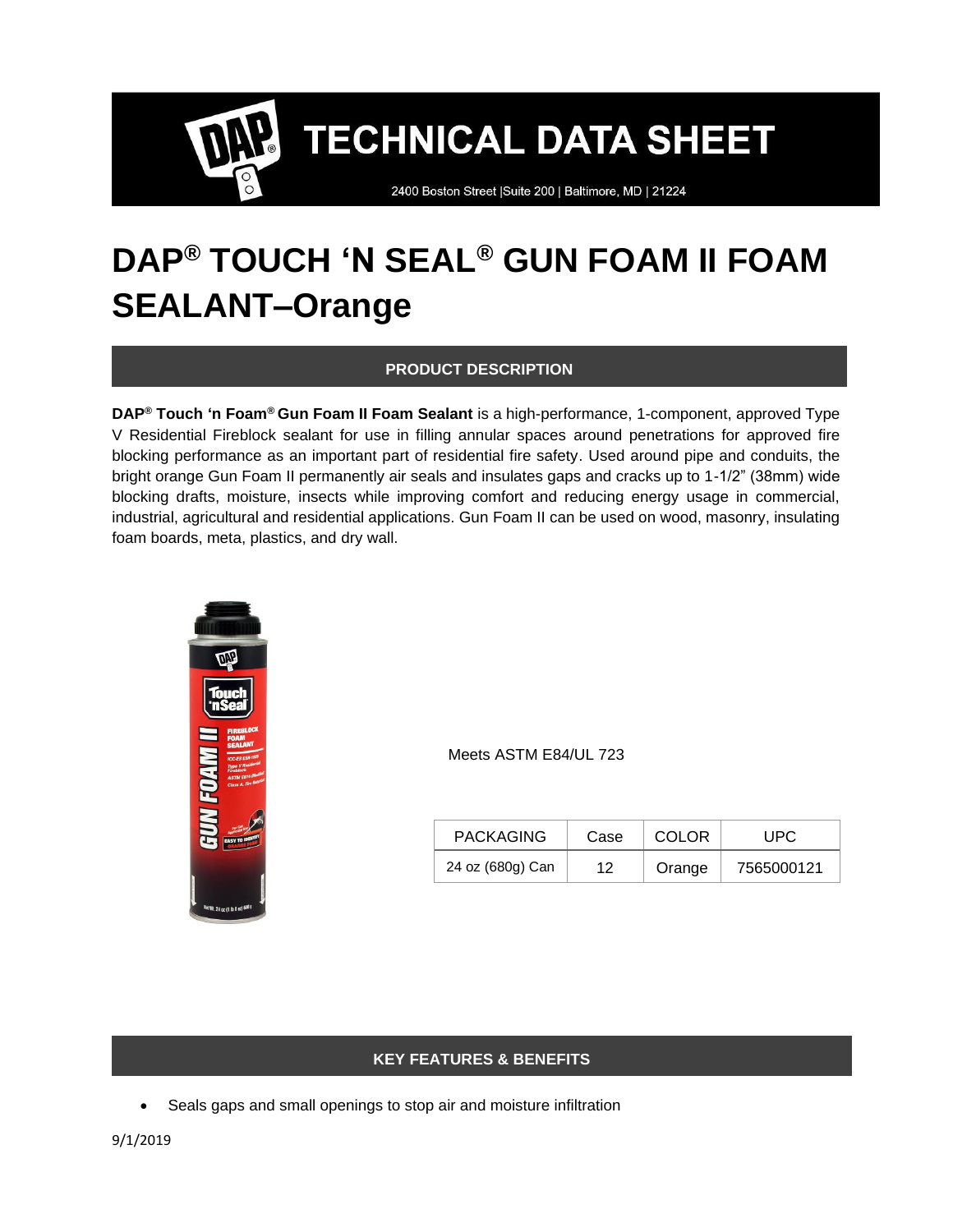2400 Boston Street | Suite 200 | Baltimore, MD | 21224

- Approved Type V residential fire-block sealant
- Bright orange foam simplifies inspections
- Bonds to common building materials including wood, concrete, insulating foam boards, metal, plastics, and dry wall
- Does not shrink
- Does not trap moisture, dust or allergens like fiberglass insulation
- Expands to fill gaps up to 1-1/2" wide to reduce air exchanges
- Easy to control gun foam applicator
- ICC Listed (ES ESR-1926)
- Meets E84, UL1715 and modified ASTM E814
- Class A fire rated
- Interior / exterior use

#### **SUGGESTED USES**

#### **USE TO FILL AND SEAL:**

- Through-penetrations for plumbing, electrical and HVAC services
- Gaps and cracks in foundations, crawlspaces, attics, and basements
- Partitions and stud walls
- Top and bottom of stair stringer
- Space connections in soffits and drop ceilings
- Any penetrations that requires an approved fire blocking sealant

#### **FOR BEST RESULTS**

- Apply in temperatures between 60°F- 100°F
- Surface must be clean, dry, and free of all foreign material for adhesion
- Dispense in the UPSIDE-DOWN position
- Apply in spaces with 40% relative humidity or greater
- If used outdoors, paint to avoid foam discoloration
- Use around, not inside, junction boxes

#### **APPLICATION**

**DIRECTIONS: Important – read all directions and cautions before use. Always wear gloves, eye protection and work clothes. Use drop cloths. Product is flammable during dispensing – turn off sources of ignition prior to use. Always refer to local building codes prior to application of Touch 'n Seal sealants. CAN MAY BURST IF LEFT IN HOT VEHICLE, EXPOSED TO DIRECT SUNLIGHT OR TEMPERATURES ABOVE 122°F (50°C).**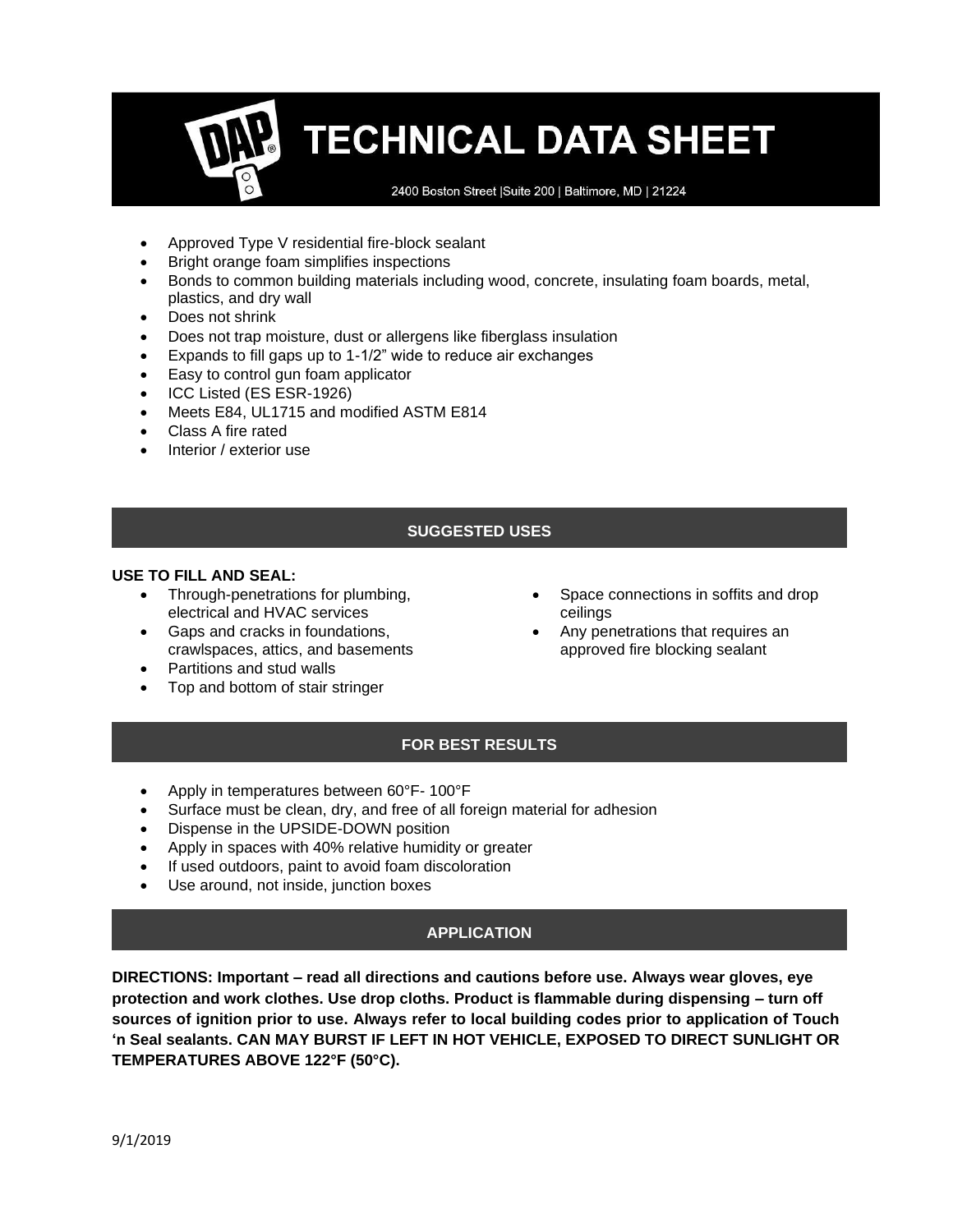2400 Boston Street | Suite 200 | Baltimore, MD | 21224

**Preparation:** To promote adhesion, surface must be clean, dry, and free of all foreign material. For easy attachment to foam applicator gun, apply petroleum jelly to the gun basket before screwing on can. While pointing in a safe direction, depress trigger and attach gun to can (see instructions inside gun box). Do not over-tighten. Important: Before starting the job, first practice dispensing onto scrap materials.

**Application:** For best results this product should only be dispensed in the UPSIDE-DOWN position and apply in spaces with 40% greater relative humidity. Fill gap no more than 1/4 full, allowing room for expansion. Foam will be tack-free in about 10 minutes (50% RH). Do not overfill. Excess foam can be trimmed, sanded, caulked or plastered as necessary. Direct sunlight discolors foam if not painted or covered.

**Can Replacement:** While pointing the gun in a safe direction, depress trigger and quickly remove empty can. Spray basket with polyurethane foam cleaner and immediately replace with a new can of foam to prevent foam from hardening in the gun.

**Clean-up:** If wet foam contacts skin, clean immediately with a dry rag – do not use water – water accelerates curing. Cured foam must be removed mechanically from surfaces. Uncured foam can be cleaned from most surfaces with Foam Cleaner or acetone. If foam dries on skin, apply generous amounts of petroleum jelly, put on plastic gloves and wait 1 hour. With a clean cloth, firmly wipe off residue and repeat process if necessary. DO NOT use acetone or other solvents to remove product from skin.

**Storage/Re-Use/Disposal:** Turn gun's flow control knob to closed position and store can in upright position (with gun still attached). To restart, shake well for 30 seconds, turn flow control knob to open position and dispense foam. Maximum Storage: 15 days. Store can upright below 90° F (33°C). Dispose of container and unused product in accordance with all current federal, state, and local regulations.

| <b>TYPICAL PHYSICAL &amp; CHEMICAL PROPERTIES</b>           |                             |  |
|-------------------------------------------------------------|-----------------------------|--|
|                                                             |                             |  |
| Yield per can (1/4" bead) ASTM C1536                        | 3200 linear feet            |  |
| Dry Time/ Tack Free                                         | Approx. 10 min. @ 50% RH    |  |
| Cure Time                                                   | Approx. 1 hour              |  |
| Shelf Life                                                  | 18 months (unopened)        |  |
| <b>Application Temperature Range</b>                        | 60°F to 100°F (16°C ~ 38°C) |  |
| Cuttable                                                    | Approx. 30 min              |  |
| ASTM C-518 R-Value                                          | 4-5/in (25mm)               |  |
| Applicable Standards ICC-Evaluation Services (ICC-ESR-1926) | Approved                    |  |
| International Building Code                                 | Compliant                   |  |
| International Residential Code                              | Compliant                   |  |
| California Bureau of Home Furnishings and Insulation        | Compliant                   |  |
| UL 1715 (Fire Test)                                         | Pass                        |  |